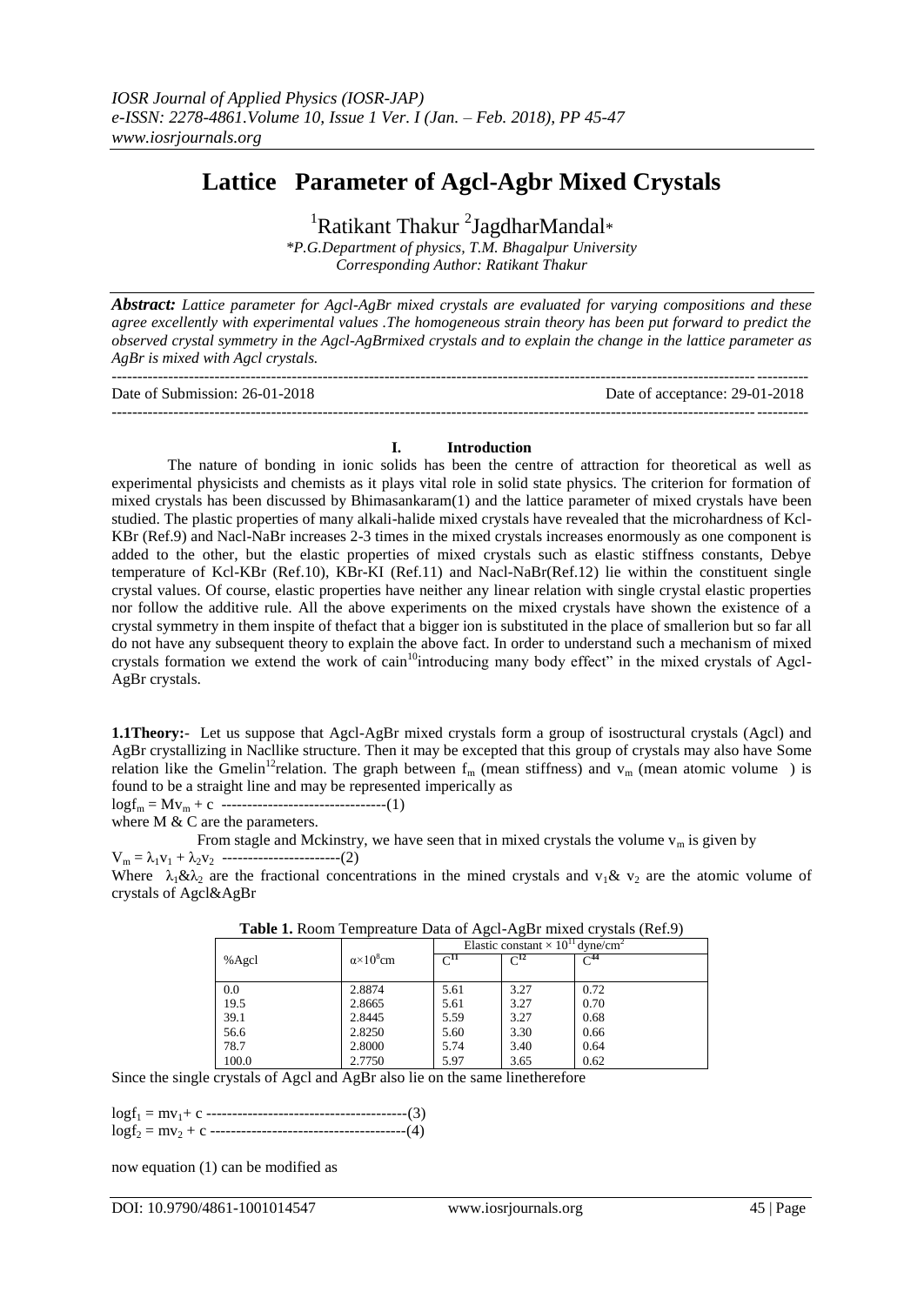$log f_m = \lambda_1 log f_1 + \lambda_2 log f_2$  ------------------------(5)

which holds for the Agcl-AgBr mixed crystals.

## **II. Calculation**

In order to calculate the elastic constants for the mixed crystals. Let us suppose that the potential for this mixed crystal group is given by

 $\Phi = \alpha_m e^2 + v_{ij}(r) + f_{ijk}(r)$ -------------------(6)

Where  $\alpha_m$  is the madelung constant to this isostructural group,  $v_{ii}(r)$  is the two- body repulsive potential limited to the nearest neighbours and  $f_{ijk}(r)$  is many body interaction which is of the form<sup>14</sup>

 $F_{ijk} (r) = \sum f_k (r1j)_{r,k}^{E(k)}$  $E(k)$ 

From the theory of puri and verma<sup>7</sup> we get expressions for the elastic constants as follows-

$$
C_{11} = \frac{e^2}{4a^4} (A + 4.38813 + \Delta) \dots (7)
$$
  
\n
$$
C_{12} = \frac{e^2}{4a^4} (-1.194B + \Delta) \dots (8)
$$
  
\n
$$
C_{44} = \frac{e^2}{4a^4} (-1.194B) \dots (9)
$$

Here A and B are the parameters related to the second and first derivatives of  $v_{ij}$  (r) through the lattice spacing (r). the parameters  $\Delta$  represents the contribution of many- body interaction and is related tocauchy discrepancy<sup>14</sup> by the relation

 $C_{12} - c_{44} = \frac{e^2 \Delta}{4 \sigma^4}$ 4 4 --------------------------------(10)

If we assume the two body potential of Born-Mayer, the expressions for A and B will have the term  $\exp(\frac{-r}{\rho})$ and we have

 $\log A_m = \lambda_1 \log A_1 + \lambda_2 \log A_2$  --------(11)  $logB_m = \lambda_1 logB_1 + \lambda_2 logB_2$  --------(12)

#### **III. Results**

The parameters  $A_m$  and  $B_m$  are calculated for varying compositions of Agcl-AgBr mixed crystals using table-1. The values of  $A_m$  and  $B_m$  are represented in table 2. The parameter Am is calculated from the experimental values of Cauchy's discrepancies in mixed crystals using  $eq<sup>n</sup>$  10 these values are also presented in table 2. Elastic constants of mixed crystals are calculated using eq<sup>n</sup> (7),(8),(9) and it is found that these values are in good agreement with the experimental values.

| Agel  | 7X <sub>1</sub> | $\Lambda$ | $A_m$  | Bm        | $\Delta_{\rm m}$ |
|-------|-----------------|-----------|--------|-----------|------------------|
| 0.0   | 0.000           | 000.1     | 6.8756 | $-0.7254$ | 3.0662           |
| 19.5  | 0.185           | 0.605     | 6.5403 | $-0.6752$ | 3.0122           |
| 39.1  | 0.371           | 0.509     | 6.2569 | $-0.6430$ | 2.8424           |
| 56.6  | 0.546           | 0.430     | 5.8723 | $-0.6002$ | 2.8151           |
| 78.7  | 0.797           | 0.212     | 5.6430 | $-0.5405$ | 2.8551           |
| 100.0 | .000.           | 0.000     | 5.3272 | $-0.5230$ | 2.1145           |

**Table-2** (calculated values of parameters for Agcl-AgBr mixed crystals)

# **IV. Conclusion**

It is obvious that when we add AgBr in Agcl. The number of substitutions of  $cl^{-1}$  ion with Br- ions is comparable to the number of cl<sup>-1</sup>ions in Agcl-AgBr mixed crystals. The strain fields of elastic forces produced due to these substitutions overlap each other. Due to this overlapping, the interaction system tends towards stability after a homogeneous redistribution of the strain throughout the lattice, in which coulomb forces are now balanced by the repulsive and many-body forces, giving rise to a change in lattice parameter. Hence a simple model would be able to explain the elastic properties of mixed crystals.